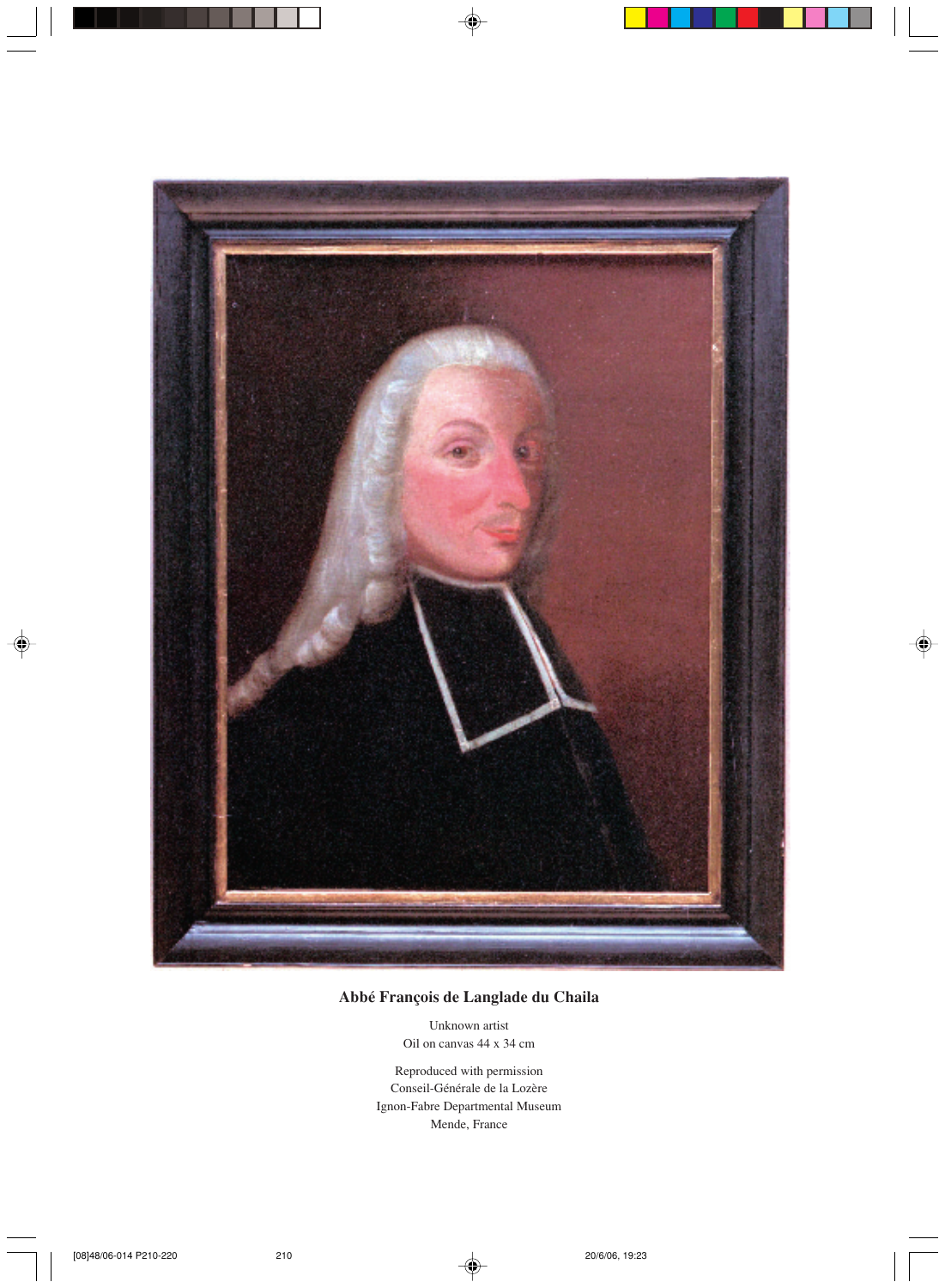# **The Abbé de Chaila 1648–1702: from tourist in Siam to persecutor in the Cévennes**

### **Michael Smithies**

The former libertine and transvestite, the Abbé de Choisy, was coadjutant ambassador to the Chevalier de Chaumont in the embassy sent in 1685 by Louis XIV to Siam with the object of converting the king to Catholicism and obtaining better terms of trade (in both of which it singularly failed). On the outward journey, in addition to Choisy, there were three French Missionaries (from the Missions Etrangères in Paris), Vachet, Basset, and Manuel; Chaumont's personal almoner, the Abbé de Jully; the ship's almoner M. Le Dot; and six mathematical Jesuits on their way to China, namely, their superior de Fontaney, Bouvet, Gerbillon, Le Comte, Tachard, and de Visdelou. Of these, Tachard was to return to France with the embassy and play a significant and wholly deleterious role in Franco-Siamese affairs.

Also among the ecclesiastics on board was the Abbé François de Langlade du Chaila (who signed his name thus, though many documents refer to him as the Abbé du Chayla), who was travelling to Siam with no particular purpose. He was not a Missionary attached to the Missions Etrangères in Paris (though Forbin, writing in his memoirs (1729/1996: 32), thought he was), nor a Jesuit; neither was he a trader, an explorer or a scientist. He may have vaguely thought of becoming a missionary, but had not yet made up his mind on this score; clearly the object of the French embassy would have helped him decide if he had a vocation. He was therefore a tourist, travelling as much for the pleasure of the journey as for the opportunities it might afford to decide him on his career.

Chaila's background is curious in the extreme, and detailed in Poujol (1986), to whom we are indebted for the information concerning his family and early life. He was a scion of impoverished minor nobility in the Massif Central, a wild and inhospitable region. His mother died when he was twelve, worn out by thirteen pregnancies, three from her first marriage, and one for each year of her marriage to her second husband Balthazar de Langlade. De Langlade père was a swashbuckling character, constantly on the wrong side of the law (he commandeered the crops and possessions of others at whim), and was forever in debt: he had, in addition to ten children to provide for, a grand château to complete and support (it had two wings of 85 m long and a central one of 50 m, and is said to have had 365 doors and windows; built at an altitude of 1,230 metres it must have cost a fortune to heat in winter). He died in 1682, aged sixty-five, on the run from the long arm of the law, but in his bed (though he was condemned at the beginning of that year to have his head cut off for a whole string of crimes).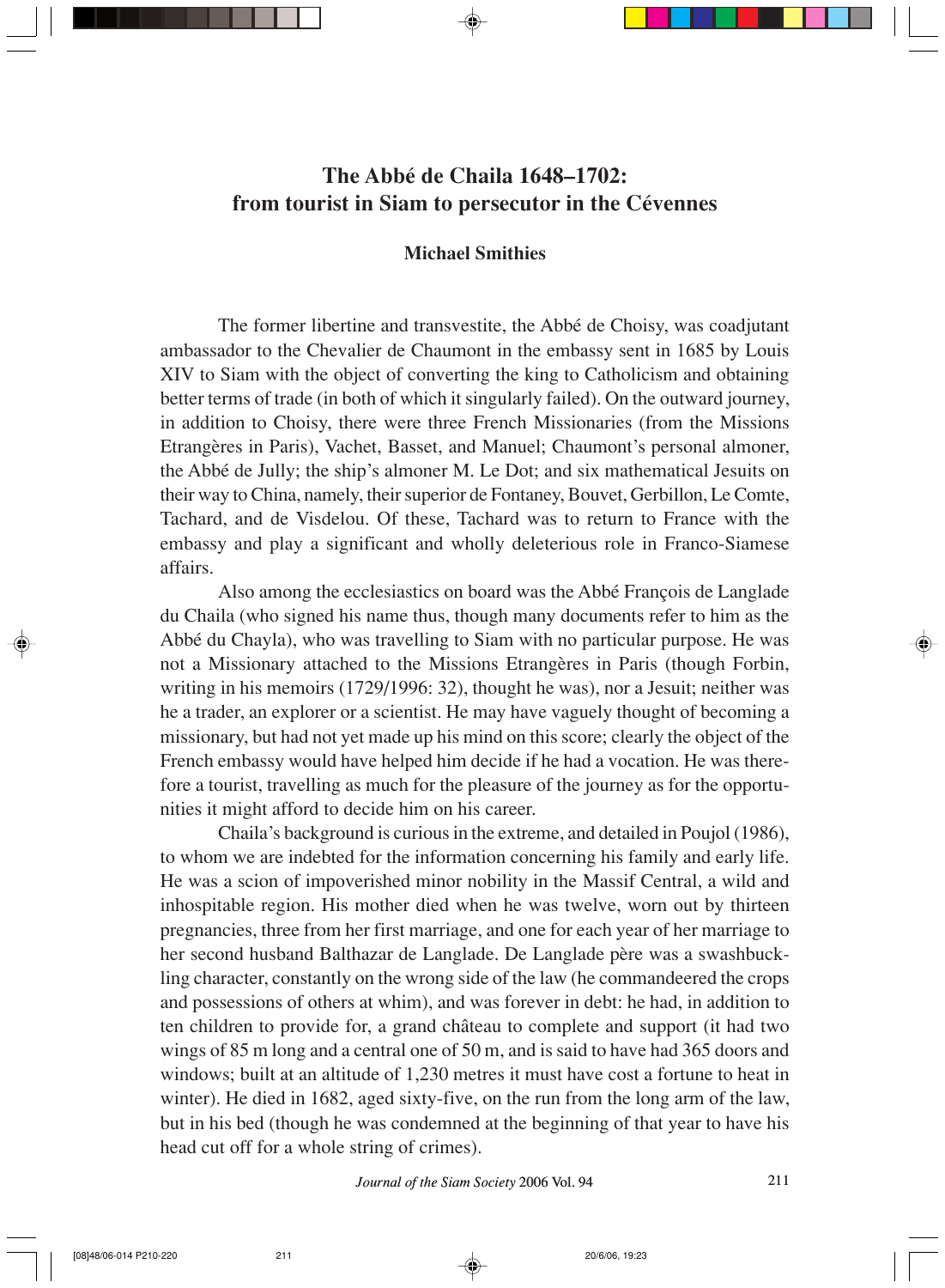#### 212 MICHAEL SMITHIES

After the death of his mother in 1660, the same year when his father was condemned to the galleys and ordered to pay a hefty fine for seizing crops (he managed to avoid both punishments), François du Chaila, born in 1648, was, at the age of twelve, left largely to his own devices. His education was probably provided by stewards and servants. Very little is known about his early years. He was tonsured (that is, destined for the church) about 1660, and was a made a bachelor of canon and civil law from Avignon in 1673; through a great-uncle he received the income of the priory of Molezon. It is not certain where or when he took orders, but it was probably in 1681 at Toulouse (where he may have become a doctor of theology in 1679). His vocation, if there was one, was thus rather tardy.

Between the death of his mother and his departure for Siam, he spent much time running the family estate and château in the part of the Cévennes known as the Gévaudan. In 1672, aged 24, he attacked the bailiff who had come to carry out two injunctions for the seizure of cattle by his father. The bailiff and his assistants were locked up in the prison of the château, and only released after two days. Seven years later, when he was 31, he had an encounter with the salt tax agents when travelling from Clermont; he spent more than three weeks in prison before being judged for striking with his pistol an agent of the state, and was fined 300 *livres* (reduced through family influence to 100 *livres*). He was returning with pictures to complete a room at the château. These two incidents show that he was a very worldly cleric, closer in temperament to his brothers, who were all in the army. The Abbé also periodically spent time in Paris, in order to follow up on the numerous law suits contested by his family.

In 1683 the château was attacked and set on fire while Abbé François, his eldest brother and some friends were playing cards. This incendiary act was carried out by members of the d'Apchier family, that of the first husband of du Chaila's mother, and a man was killed in the fracas. Astonishingly, there was no criminal case; instead a legal agreement was reached between the two families to settle their differences, with Abbé François signing for the Langlades.

Two years after his father's death, his eldest brother Joseph-Jean, viscount of Langlade, a captain in a cavalry regiment, managed to pull off the coup of marrying a rich heiress, Elisabeth de Bauquemare, whose father was a senior judge in the Paris Parlement, and whose mother frequented the literary salons of the capital, including that of Mme de Scudéry. The Abbé's sister-in-law Elisabeth took over the running and improvement of the château, giving Abbé François no reason to remain (he is also known to have been adverse to feminine company, giving him an additional reason to depart). He went to Paris in October 1684, frequented the salons, thanks to his brother's mother-in-law, and looked for an ecclesiastical position through the President Bauquemare. The president's wife probably introduced him to the Abbé de Choisy, who knew everyone at court through his scheming mother.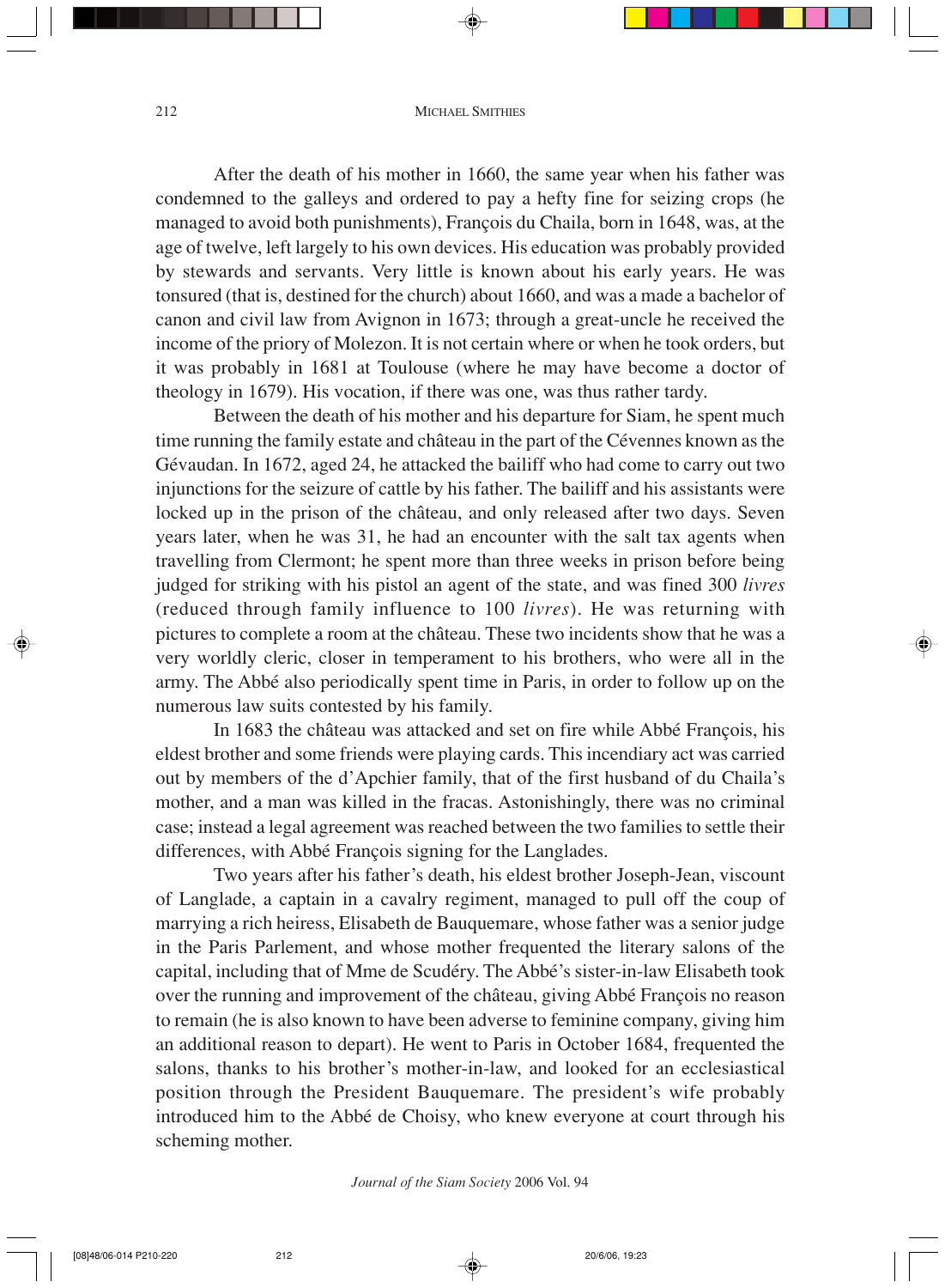The two Abbés made an odd pair. The worldly Choisy, well-known for his transvestite aberrations (including dressing up young girls as men whom he, dressed as a woman, deflowered in his bed), had recently had a severe illness and had decided to renounce his frivolous past. He spent some time convalescing at the Missions Etrangères in the Rue du Bac, without formally joining the missionaries. At the time of his departure for Siam he was aged 41, and had still not been ordained a priest. Chaila, aged 37 in 1685, had probably taken orders some four years previously, as noted, but had led an extremely worldly, not to say combative, existence for most of his life. He had no connections at court (whereas Choisy was on familiar terms with the king's only brother, no less), and was a mere impecunious upper class provincial with few graces or interests and limited education. It was undoubtedly through Choisy's influence that du Chaila secured a place on board the *Oiseau* to go to Siam. Like Choisy, du Chaila had to borrow from a Parisian money lender, sieur Braque, 1,150 livres on 30 January 1685, to take part in the mission to Siam.

Choisy, in his delightful account of his *Journal of a Voyage to Siam 1685–6*, mentions the Abbé du Chaila four times in his account. The tourist cleric apparently fulfilled his duties as a priest on board competently. Choisy's first mention of du Chaila, on 4 March 1685, simply notes him among the Missionaries Basset and Manuel, and most of the six Jesuits making the journey, as throwing up half their souls in the rough Bay of Biscay crossing out of Brest. On 25 March, Choisy (who was only to take orders in Lopburi in December 1685) mentions Chaila again:

The Abbé du Chayla preached the sermon; it was wellreasoned, easily understood, and appropriate for sailors to whom one has to make oneself understood. He is an admirable person thus far, lending a hand to everything, always in the background. We do not yet know what role he will play in the Indies, but if he devotes himself to the missions, he will be a solid workman, for he has zeal and capacity. (Choisy trans. Smithies 1993: 55)

Chaumont, the ambassador, saw du Chaila (whom he spells Chailar) as "an able man who often preached to us" (Chaumont and Choisy 1997: 128); therein lay all his virtues for the upright and unbending envoy.

Choisy mentions his travelling companion du Chaila again on 26 February 1686 on the return journey: "The Abbé du Chayla just gave a discourse on [the] restitution [of items incorrectly acquired]. The subject is important..." (1993: 258); it certainly was, as far as du Chaila's father was concerned. Chaila appears for a final time in Choisy's account on Good Friday, 12 April 1686, on the return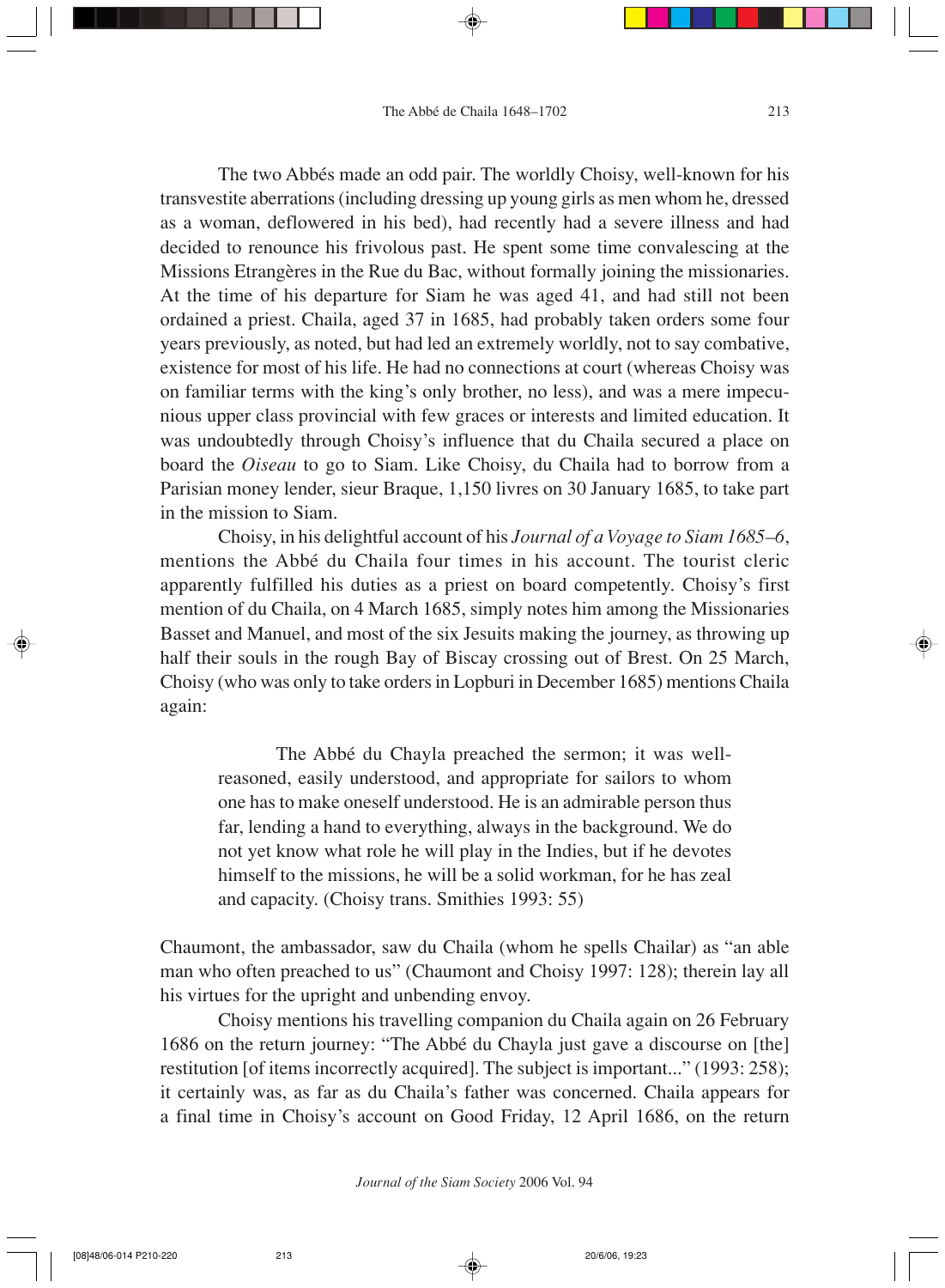journey: "The Abbé du Chayla has just preached a very fine Passion. I said he could have preached it at Saint Paul" (1993: 268); Choisy probably means here the parish church of his friend the Abbé de Dagneau in the Marais quarter in Paris, rather than to Saint Paul himself.

Choisy apparently had few reservations about du Chaila, a view not shared in the Foreign Missionaries' headquarters in Paris. Dirk Van der Cruysse, in his edition of Choisy's *Journal* (1995: 60) notes that the directors of the Missions Etrangères (in Paris) were extremely wary of du Chaila:

M. Fermanel [the bursar in Paris for Bishop Lambert in Siam] had written on 14 February 1685 to Mgr Pallu [Bishop of Heliopolis], then in Rome "I also think that the Abbé du Chayla, who is accompanying M. de Choisy, is a person about whom one should be extremely cautious, and, whatever good intentions he shows, one should attach little importance to it. I think I should indicate this to you so that in Siam one should not readily embrace him. I even advise the Abbé de Choisy to dismiss him if he can." (Archives of the MEP, vol.9, p.522)

Choisy learnt soon after arriving in Siam that the hopes he had entertained of being an instrument in the conversion of King Narai were chimerical, and that he would return with the embassy at the end of the year. We know nothing about the activities of the Abbé du Chaila in Siam. He presumably was included in all the festivities arranged by Phaulkon, the de facto minister of trade and foreign affairs, and went to all the elephant round-ups with the other members of the embassy. In particular, du Chaila would have witnessed the forceful way of calming wild elephants prior to training, described in detail by Choisy on 11 December 1685 and Tachard in Book V of his first *Voyage de Siam*, and, of particular relevance, the unequal combat between a tiger and three elephants (again described by Choisy on 26 November, and by Tachard in passing), which perhaps later gave du Chaila ideas for the treatment of Protestants in France. This tiger and elephant fight is the subject of a naïve watercolour found in the Bibliothèque Nationale's Cabinet des Estampes, Od.95.

Chaila certainly returned to France with Chaumont, Choisy, the Missionaries Bénigne Vachet and the Abbé de Lionne, the scheming Jesuit Guy Tachard (who omits to mention in his account of the voyage to Siam the presence of du Chaila on both outward and return journeys, probably considering him a provincial of no consequence), and the return Siamese embassy led by Kosa Pan, reaching Brest on 18 June 1686.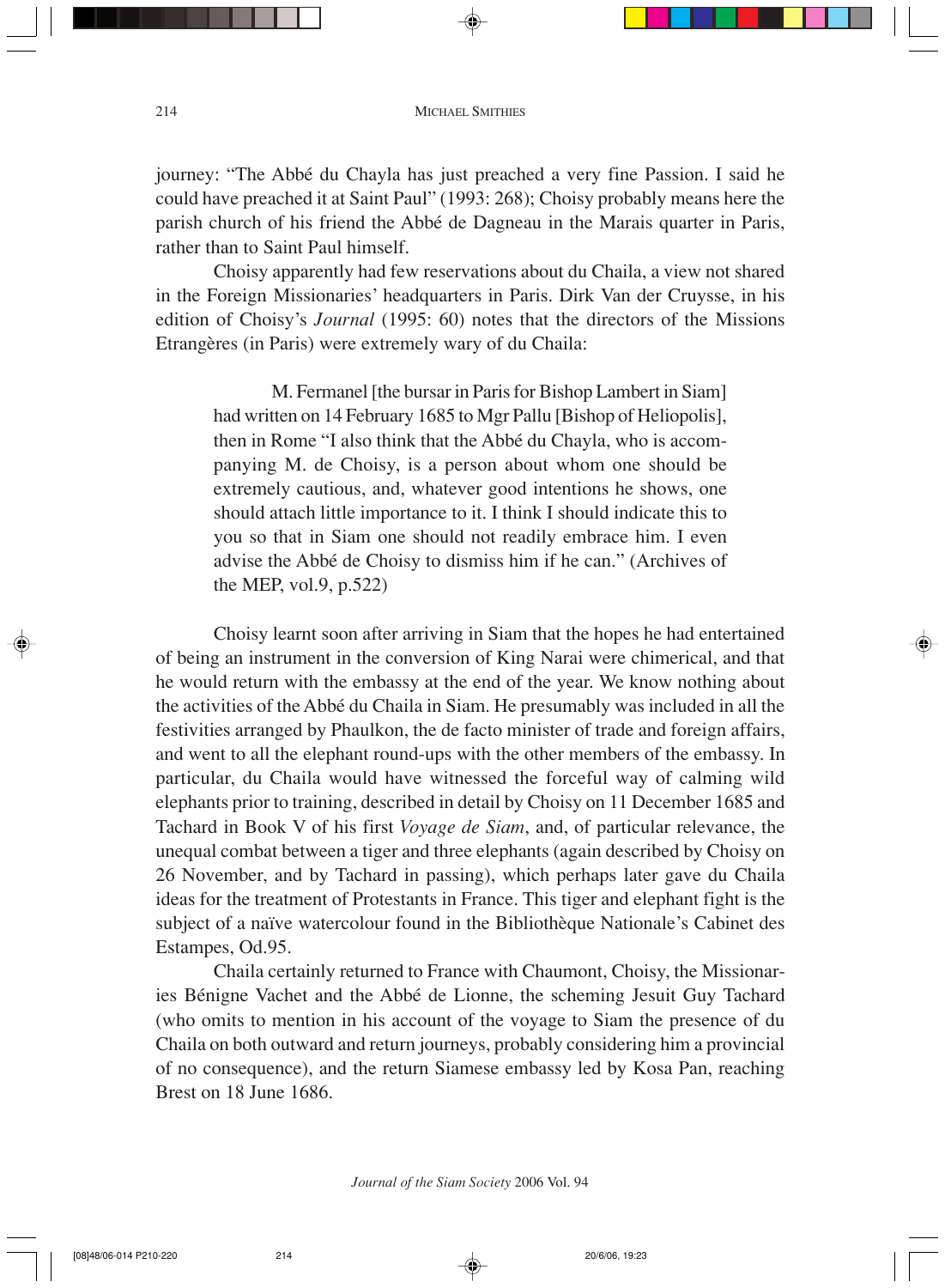Chaila on his return made no attempt to contact the Missions Etrangères, perhaps aware of Fermanel's opinion of him. He went to his eldest brother's town house, the Hôtel d'Anspach, where he was received by Joseph-Jean and his wife Elisabeth as a returning hero. But he still needed a position.

The religious situation in France in 1686 was conditioned by the revocation on 18 October 1685 of the Edict of Nantes, in which Henri IV had, on 13 April 1598, given Protestants the right of freedom of worship. The revocation was signed by Louis XIV at Fontainebleau on the very day the Chevalier de Chaumont in Ayutthaya was presenting King Narai with Louis XIV's letter and trying to secure his conversion to Catholicism, most probably with the Abbé du Chaila present. Repression became the order of the day in France, with "dragonnades" (the billeting of Catholic troops with Protestant families), and forced conversions of Protestants, especially in the densely Protestant areas of Poitou and du Chaila's native Languedoc. There, the administrator was the efficient Nicholas (sometimes François) de Lamoignon de Bâville, also spelt Basville (1648–1724). What better occupation than to become part of his administration on the religious side?

Chaila made contact in the traditional seventeenth (and sometimes twentyfirst) century fashion, through family connections. His eldest brother's father-inlaw, Nicolas de Bauquemare, worked alongside the brother of Bâville, Chrétien de Lamoignon, advocate-general of the Paris Parlement. Du Chaila was introduced and Bâville agreed to du Chaila's nomination as inspector of missions in the Cévennes in the diocese of Mende, after having secured the agreement of the Bishop of Mende, whose traditional hostility to the Langlade family had been mollified by the payment of a debt of 34,000 *livres* in dues owed by the family.

Chaila's experience in Siam may have been of some use. The Cévennes were considered "the Indies and Japan in heresy in France", and du Chaila become Bâville's trusted man. The situation was difficult; the Protestants were strong in the region, in some localities constituting as much as 95 per cent of the population, though overall they only formed about one-sixth. The Protestants were energetic and included some of the leading families of the region, though du Chaila's own family had always adhered to a somewhat feudalistic form of Catholicism. Chaila, who lost no time in calling on the Bishop of Mende in November 1686 to take up his duties, saw much of the problem in superficial (forced) conversions, and a lack of adequate priests to oversee them. He settled in Saint-Germain-de-Calberte, where Protestants were active, and established a seminary there.

His hand was strengthened in 1689 when Bâville, fearing insurrection at the heavy-handed suppression of the Protestants, and with troops needed on the frontiers, made du Chaila's eldest brother, Joseph-Jean, Vicomte de Langlade, commander of the provincial infantry regiment in Gévaudan.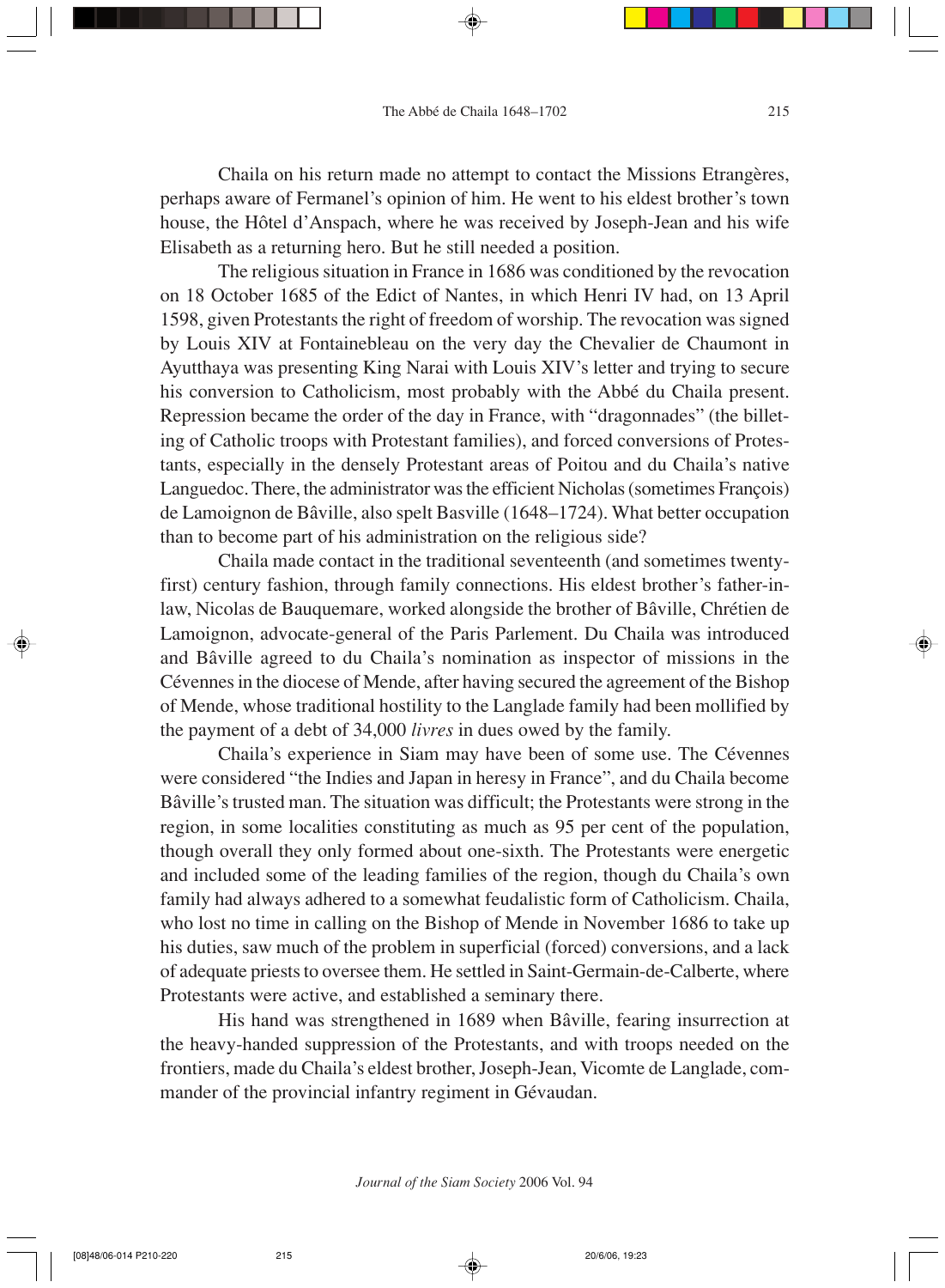#### 216 MICHAEL SMITHIES

The Abbé took his duties seriously and before long became one of the four archpriests of the diocese He worked hard at the repression of Protestant plots, their preachers and open assemblies, and millenarian "prophets". The precise tally of his exactions on the population is hard to establish; up to 1699 they included 11 executions, 61 condemnations to the galleys, five condemnations to life imprisonment, 145 forced incarcerations of young women in convents and 55 boys in religious colleges (many more Protestant youths were sent to perform military service). To those must be added about a thousand forced to flee aboard, usually to Geneva or Lausanne, several hundred cases of imprisonment, numerous cases of houses being devastated, and thousands of fines for non-attendance at mass and collective punishments. A slightly less onerous approach to religious orthodoxy at the end of 1699 did not stop du Chaila and the other agents of repression in the Cévannes from further condemnations.

Early in 1702 the anti-prophetic activities of du Chaila increased; his sermons became more direct and he authorized increased police interventions. He realized there were personal dangers to him. He took a retreat in June to decide whether to stay in the Cévennes; he was ordered to do so by the Bishop of Mende. In the middle of July 1702, a guide by the name of Massip led a group of three girls and four boys across the mountains with the object of reaching Geneva. They were intercepted, arrested, and taken to du Chaila's house in Pont-de-Montvert. Massip was secured day and night between two beams, and the boys as well (though only by day); the three girls were incarcerated in a convent in Mende. Chaila sent for the hangman to come from Mende. Two local Protestant leaders, Mazel (who was not to die until 1710, fighting) and Séguier, decided to act.

Chaila was paid in kind on 24 July 1702 in Pont-de-Monvert, when the house he was staying in, which held his Protestant prisoners in its cellars, was attacked by some sixty Protestants (the figure was to be increased as the news was spread) and set on fire. Chaila was forced to flee from the upper floor windows, and was set upon by the mob. In the laconic words of the Count of Broglie, writing on 28 July to the Minister of War, Chamillart, "The Abbé du Chaila, missionary, in charge of the parishes of the diocese of Mende close to the Guévaudan, has just endured a disagreeable adventure... Recent converts numbering nearly two hundred... fired at him and despatched him with several blows of the dagger." (cited in Poujol 1986: 243)

This untoward event is recorded in one of the classics of English literature, *Travels with a Donkey in the Cévennes* (1879), written by the Scottish author Robert Louis Stevenson (1850–1894). In the last part of his book, 'The Country of the Camisards', the second chapter is called 'Pont de Montvert', and Stevenson writes: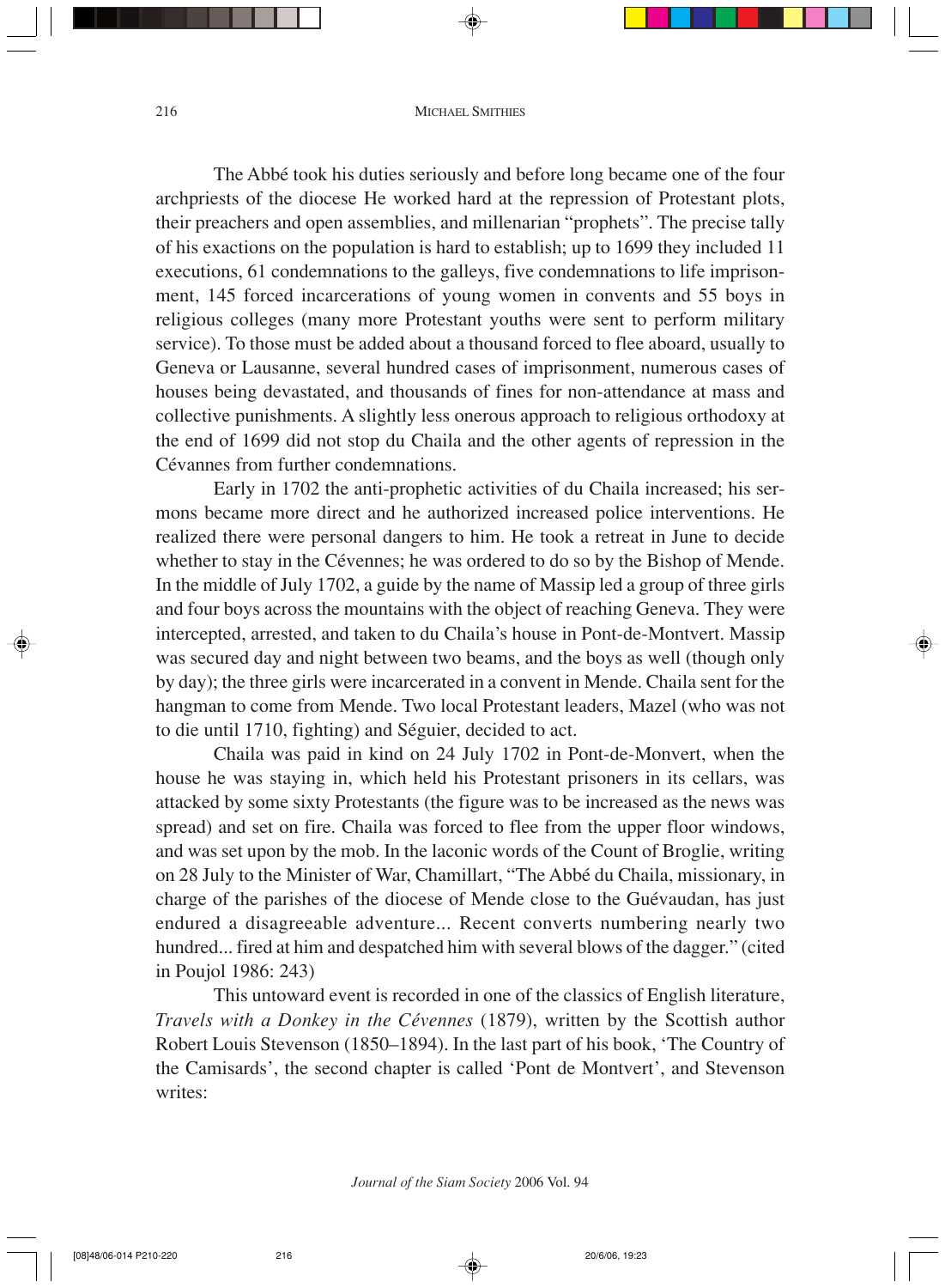Pont de Montvert, or Greenhill Bridge, as we might say at home, is a place memorable in the story of the Camisards. It was here that the war broke out [between the Protestants and the Catholics]...

Now the head and forefront of the persecution—after Lamoignon de Baville—François de Langlade du Chayla (pronounced Chéïla), Archpriest of the Cévennes and Inspector of Missions in the same country, had a house in which he sometimes dwelt in the town of Pont de Montvert. He was a conscientious person, who seems to have been intended by nature for a pirate, and now aged fifty-five, an age by which a man has learned all the moderation of which he is capable. A missionary in his youth in China, he there suffered martyrdom, was left for dead, and only succoured and brought back to life by the charity of a pariah...

Where Stevenson obtained such inaccurate information is not known (indeed, he may have used literary licence to make his tale more interesting). There is no record of du Chaila having returned to the Orient after his three month stay in Siam or having gone on to China. He certainly suffered no martyrdom. Stevenson's castigation of him as a natural pirate may indicate he knew something of his adventurous youth and family background. Stevenson continues:

having been a Christian martyr, du Chayla became a Christian persecutor... His house in Pont de Montvert served him as a prison. There he closed the hands of his prisoners upon live coal, and plucked out the hairs of their beard, to convince them that they were deceived in their opinions. And yet had not he himself tried and proved the inefficacy of these carnal arguments among the Buddhists in China?

But Stevenson seems to be taking literary licence here, with his "live coal" and "plucked... beard". Chaila may well have applied force in his attempts to secure conversions, but sadistic torture does not seem to have been his mark, and torture was only permitted for those accused of capital crimes. Nevertheless, one can see why the Foreign Missions had deep reservations about him.

Not only was life made intolerable in Languedoc, but flight was rigidly forbidden. One Massip, a muleteer, and well-acquainted with the mountain paths, had already guided several troops of fugitives in safety to Geneva; and on him, with another convoy, consist-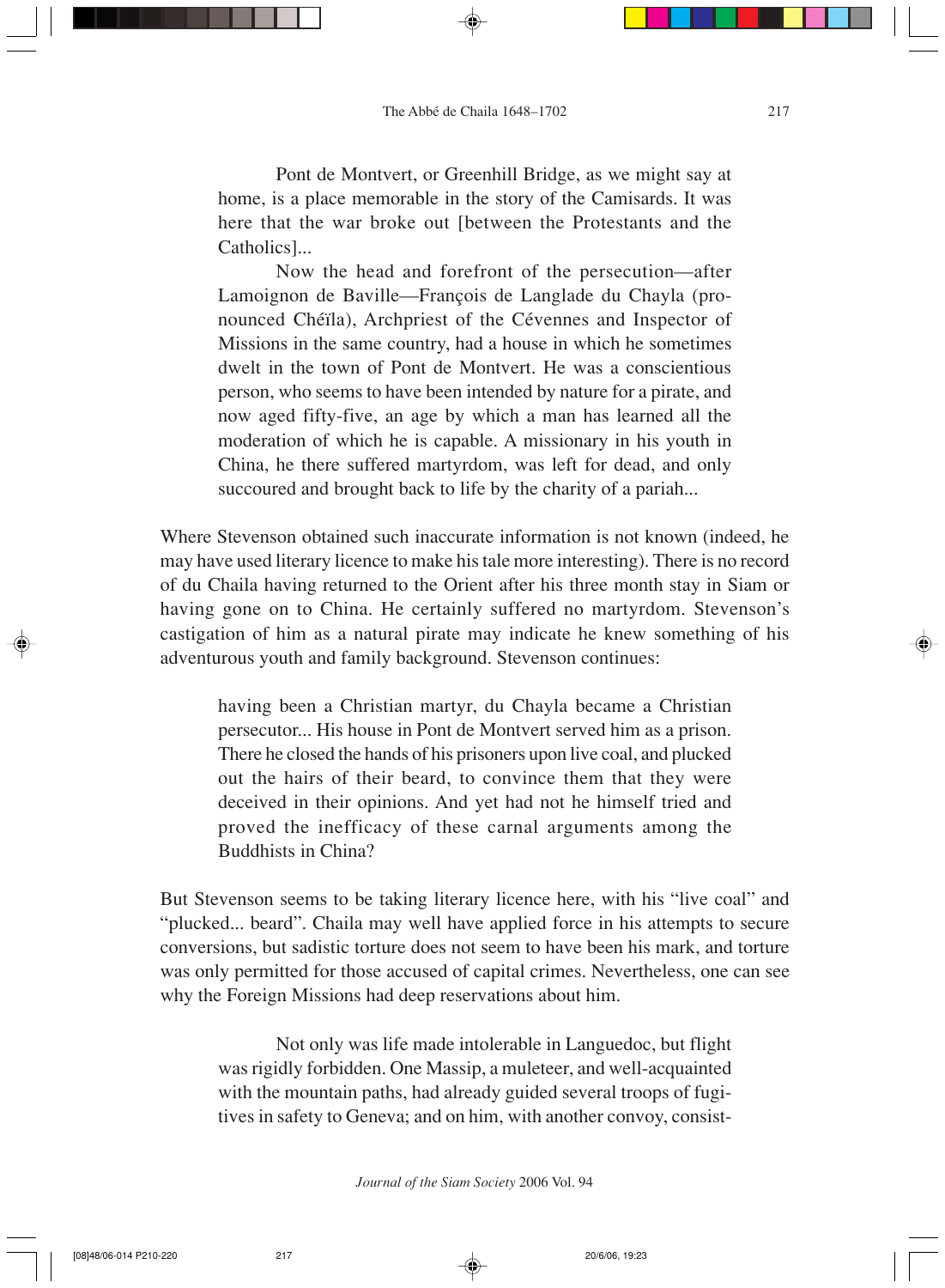ing mostly of women dressed as men, du Chayla, in an evil hour for himself, laid his lands...

Stevenson then relates the events of 24 July 1702, when a crowd of Protestants, led by Pierre Séguier, at about ten at night, broke into du Chaila's house, forced the prisons, and set fire to the house. Du Chaila, in his nightshirt, and his men lowered themselves by knotted sheets from the upper floors "but the Archpriest fell, broke his thigh, and could only crawl into the hedge." The roof fell in, the flames showed where he had hidden, and, according to Stevenson, he was dragged into the town square (not so; he was knifed and died by the bridge in front of his house). The priest was stabbed, we are told, by each of the Camisards in turn, first by the leader of the revolt, Séguier.

"This," they said, "is for my father broken on the wheel. This for my brother in the galleys. That for my mother or my sister imprisoned in your cursed convents." Each gave his blow and his reason; and then all kneeled and sang psalms around the body till the dawn...

The source for this dramatic touch seems to be the account by the Protestant historian Antoine Court, *Histoire des troubles des Cévennes* (3 vols, Villefranche 1760).

Stevenson concluded this episode: "Du Chayla's house still stands, with a new roof, beside one of the bridges of the town; and if you are curious you may see the terrace-garden into which he dropped." Poujol (1986: 232) brings us up to date: "Only some of the cellars remain of the original house, the rest being a modern reconstruction... Fortunately the south terrace and the garden facing the Rieumalet have retained their appearance of 1702."

Du Chaila's body was taken by military escort and hastily buried on 26 July (for fear of further Protestant attacks), according to his desire expressed in his wills of 1694 and 1698, in the tomb he had prepared for himself in Saint-Germain-de-Calberte. His wills and prepared tomb show he was a prudent man, and perhaps aware of the dangers to which his position exposed him. Séguier, who had taken the first name of Esprit, was soon captured, and on 12 August 1702 his right hand was cut off and he was burnt alive in the public square at Pont-de-Montvert.

Some of Stevenson's account is undoubtedly romantic elaboration of facts, but the core would appear to be true. What is not in doubt is the ferocity of the repression of the Protestants in France in the reign of Louis XIV after the revocation of the Edict of Nantes. It is an irony of history that on 18 October 1685, the day the French ambassador to Siam, the Chevalier de Chaumont, accompanied by his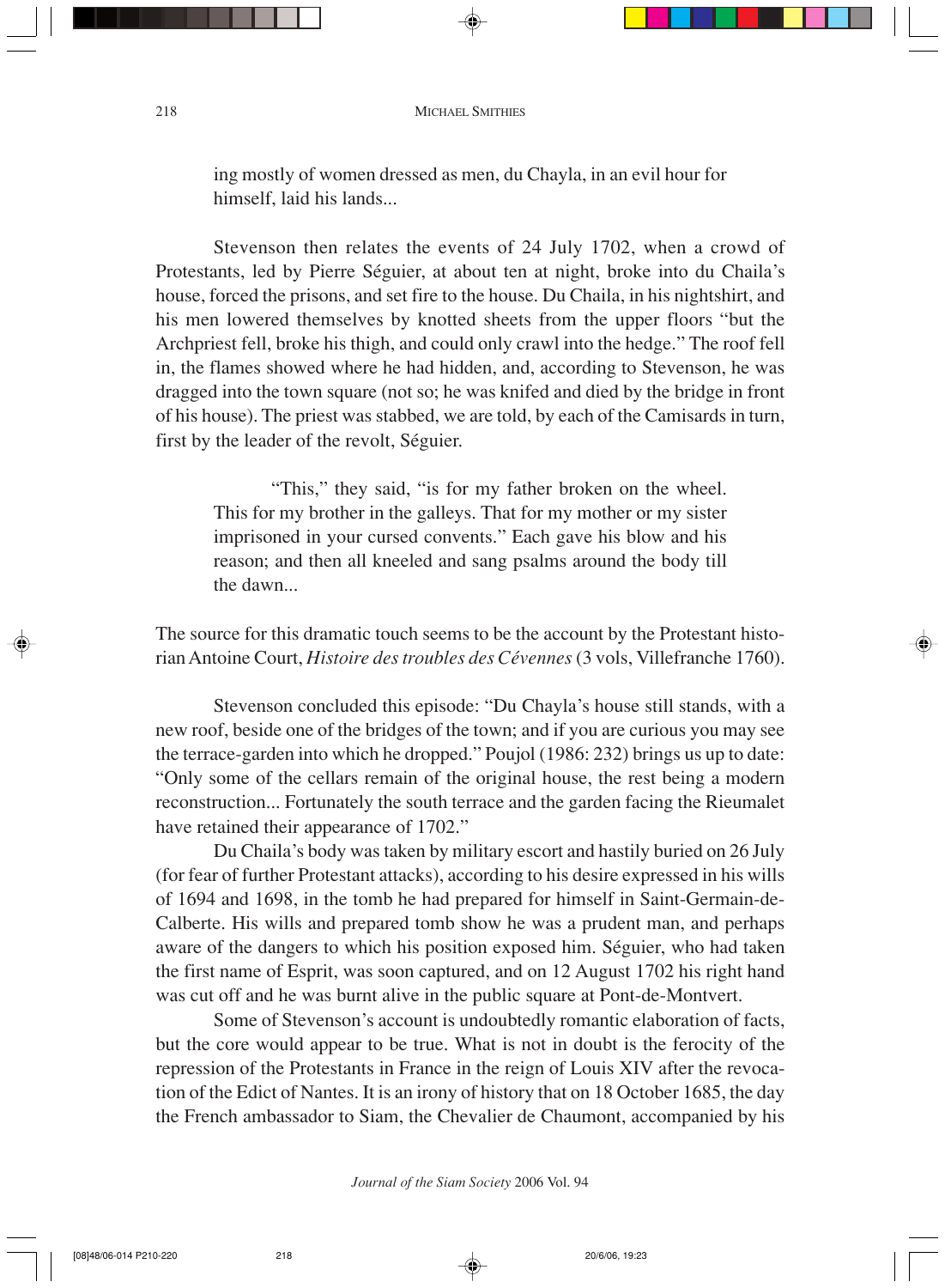co-adjutant ambassador the Abbé de Choisy, almost certainly in the presence of du Chaila, were presenting Louis XIV's letter to King Narai in Siam, seeking his conversion to Catholicism, such repression should have been licensed. It turned out to be one of the biggest mistakes in the not always glorious reign of Louis XIV, for the haemorrhage of talent and persons which the revocation caused was to cost France dearly.

None of the French who had gone to Siam in 1685 appears to have been deeply touched by the extreme religious tolerance practiced in the country, though several were to try to take advantage of it. The Siamese were held to conceive of heaven as a palace with many doors, and many paths led there. The absolutism of France (one king, one religion) had no echo in Siam in the religious sphere. But even Bâville, after watching a public hanging of two Protestant preachers on 14 February 1690 at Montpellier, is said to have remarked to the regiment colonel de Villevieille, "One has to admit, sir, that if the God which these people adore is the same as that we worship, we run a great risk of being extremely unhappy one day" (cited by Poujol 1986: 159). One wonders if du Chaila had his doubts. Perhaps not; he does not seem to have been that kind of person. He did his job competently, without apparent regrets, just like the interrogators at Tuol Sleng in Cambodia nearly three hundred years later.

The death of du Chaila caused the revolt of the Protestant mountaindwellers, known as "Camisards", from the Langue d'Oc word *camiso*, meaning shirt. They were familiar with the land they operated in, and attacked Catholic châteaux to procure arms. The most famous leaders were Jean Cavalier (1680–1740), who fled to England and ended up governor of Jersey; Roland, who was betrayed and killed in 1704; and Abraham Mazel, executed in 1710. The armed revolt, brutally suppressed by Louis XIV's troops, largely fizzled out within a couple of years, though with sporadic renewals.

The persecutions continued, with occasional respites, until 1787, when Louis XVI signed the Edict of Tolerance. Protestants were henceforth permitted to exercise a trade, to marry legally, and to record the birth of their children before state officials. Two years later, with the Revolution, they were granted complete freedom of worship and full citizenship rights.

So much blood was spilt unnecessarily, and France lost a huge number of its nationals it could ill-afford to lose (estimates vary between 200,000 and half a million), largely by emigration of talent to the neighbouring countries of England, Holland, the German states, and Switzerland. France was weakened both diplomatically and economically by the exodus. King Narai's policy of tolerating and even assisting all religions was infinitely wiser, and contributed in no small degree to the prosperity of Ayutthaya during his reign.